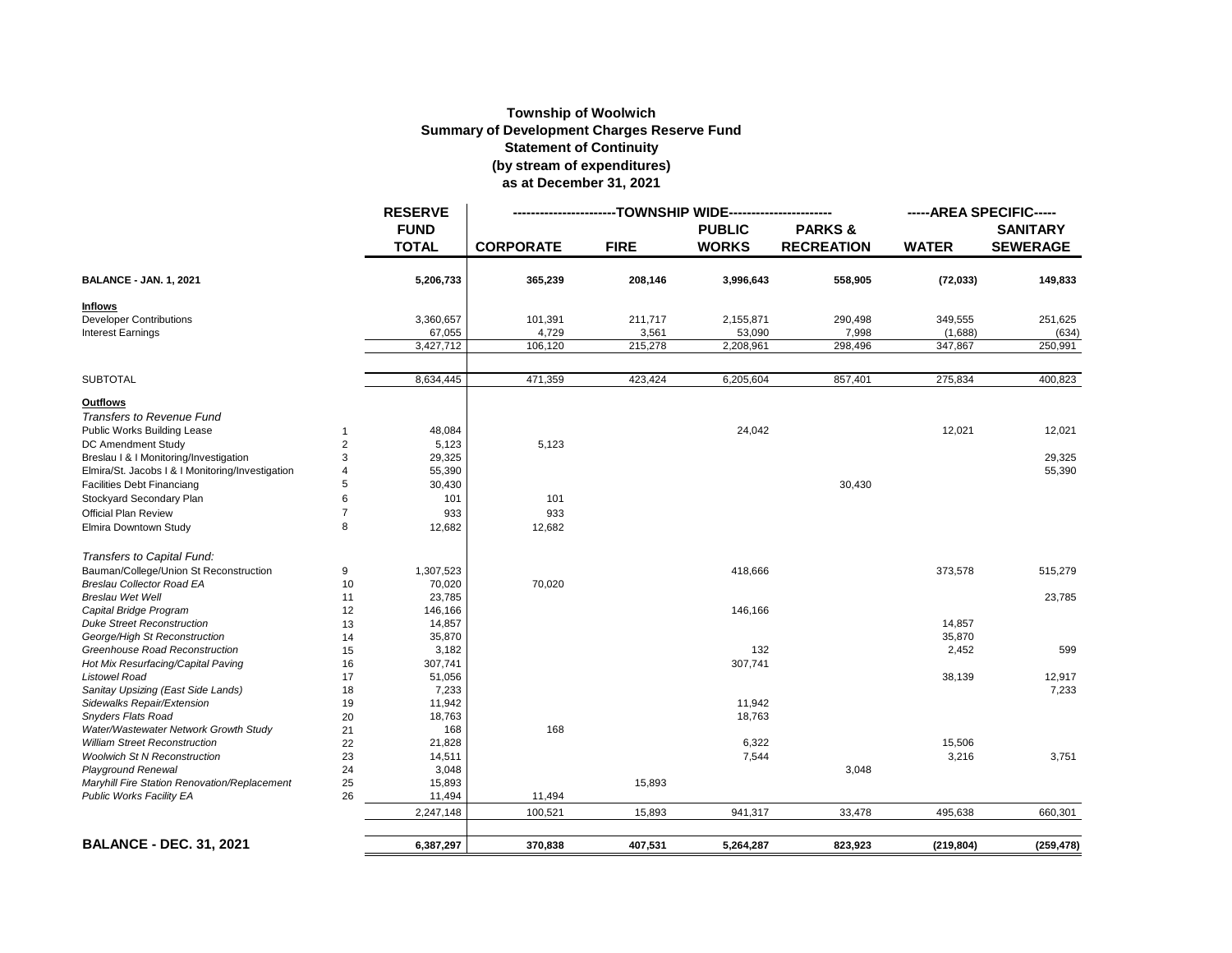| Public Works Building Lease funding: Funded 100% from Devlopment Charges                                                                                                                                                                                                                        |
|-------------------------------------------------------------------------------------------------------------------------------------------------------------------------------------------------------------------------------------------------------------------------------------------------|
| Development Charge Amendment Study funding: \$5,123 Development Charges; \$569 General Levy                                                                                                                                                                                                     |
| Breslau I & I Monitoring/Investigation funding: \$29,325 Development Charges; \$9,177 Wastewater<br>Reserve Fund                                                                                                                                                                                |
| Elmira/St. Jacobs I & I Monitoring/Investigation funding: \$55,390 Development Charges; \$11,520 Wastewater<br>Reserve Fund                                                                                                                                                                     |
| Facilities Debt Financing funding: \$30,430 Devlopment Charges, \$230,348 General Levy                                                                                                                                                                                                          |
| Stockyard Secondary Plan funding: \$101 Development Charges; \$40 General Levy                                                                                                                                                                                                                  |
| Official Plan Review funding: \$933 Development Charges; \$1,733 General Levy                                                                                                                                                                                                                   |
| Elmira Downtown Study funding: \$12,682 Development Charges; \$12,682 General Levy                                                                                                                                                                                                              |
| Bauman/College/Union St. Reconstruction funding: \$1,307,523 Development Charges; \$1,257,233 Water Reserve Fund,<br>\$2,011,573 Wastewatewr Reserve Fund; \$114,304 Infrastructure Reserve Fund; \$338,300 General Levy<br>\$30,000 Unexpended Capital; \$34,335 Developer/Owner Contributions |
| Breslau Collector Road EA funding: Funded 100% from Development Charges                                                                                                                                                                                                                         |
| Breslau Wet Well funding: Funded 100% from Development Charges                                                                                                                                                                                                                                  |
| Capital Bridge Program funding: \$146,166 Development Charges; \$469,565 Infrastructure Reserve Fund;<br>\$721,670 Federal Gas Tax; \$422,761 ICIP; \$2,297 Contributions from Centre Wellington<br>\$124,263 General Levy                                                                      |
| Duke Street Reconstruction funding: \$14,857 Development Charges; \$29,715 Water Reserve Fund;<br>\$36,018 Wastewater Reserve Fund; \$9,455 Infrastructure Reserve Fund                                                                                                                         |
| George/High St Reconstruction funding: \$35,870 Development Charges; \$35,870 Water Reserve Fund                                                                                                                                                                                                |
| Greenhouse Road Reconstruction funding: \$3,182 Development Charges; \$277 Infrastructure Reserve Fund                                                                                                                                                                                          |
| Hot Mix Resurfacing/Capital Paving funding: \$307,741 Development Charges; \$285,459.82 Guelph Eramosa<br>Township; \$631,915 OCIF; \$5,278 Developer/Owner Contribution; \$834,293 CCBF; \$392,157 Infrastructure<br>Reserve Fund; \$439,624 Debt                                              |
| Listowel Road funding: Funded 100% from Devlopment Charges                                                                                                                                                                                                                                      |
| Sanitay Upsizing (East Side Lands) funding: Fundd 100% from Development Charges                                                                                                                                                                                                                 |
| Sidewalks Repair/Extension funding: \$11,942 Development Charges; \$33,989 Infrastructure Reserve Fund;                                                                                                                                                                                         |
| Snyders Flats Road funding: \$18,763 Development Charges; \$22,196 Developer/Owner Contribution<br>\$81,641 General Levy; \$14,040 Infrastructure Reserve Fund                                                                                                                                  |
| Water/Wastewater Network Growth Study funding: \$168 Development Charges; \$84 Water Reserve Fund;<br>\$84 Wastewater Reserve Fund                                                                                                                                                              |
| William Street Reconstruction funding: \$21,828 Development Charges; \$26,678 Water Reserve Fund;<br>\$32,337 Wastewater Reserve Fund                                                                                                                                                           |
| Woolwich St NReconstruction funding: \$14,511 Development Charges; \$9,674 Developer/Owner Contribution                                                                                                                                                                                         |
|                                                                                                                                                                                                                                                                                                 |